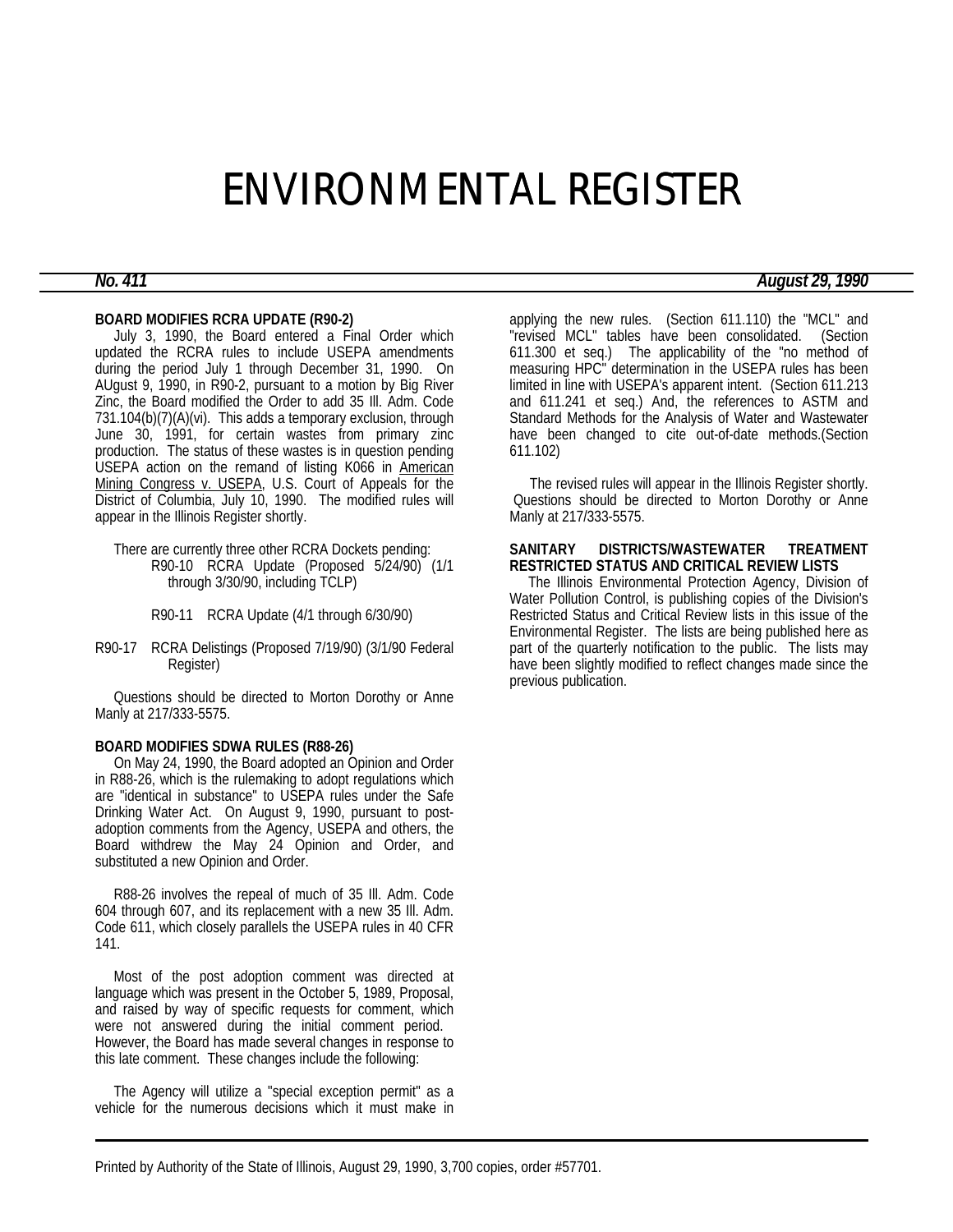#### **FOR YOUR INFORMATION**

 The Lake Michigan States' Section and the Wisconsin Chapter of the Air and Waste Management Association will sponsor an **Ozone Conference** on Tuesday, October 9, 1990 and Wednesday, October 10, 1990. Informative presentations and panel discussions by government and industry experts, and leading meteorologists will cover such topics as the Clean Air Act Amendments and new VOC regulations as well as modeling, monitoring and inventory. The conference will be held at the Sheraton Inn & Conference Center, Racine, 7111 W. Washington

Ave., Racine, Wisconsin. For additional information and registration material call John Yates, Conference Chairman, at (708) 571-2162 or Tom Peterson, Program Chairman, at (608) 831-4444.

 The 1990 **Waterways Cruise and Environmental Workshop**, sponsored by Eileen Johnston, is scheduled for Saturday, October 13, 1990. Details and sign up sheet are at the end of this issue.

#### **BOARD AND STAFF ACTIVITIES**

On July 25, Mark Miller and Lou Ann Burnett attended the Illinois Environmental Protection Agency Public Hearing on Program Plans for Fiscal Year 1991 and the Agency's Revolving Loan Program.

#### **FINAL ACTIONS - AUGUST 9, 1990 BOARD MEETING**

- PCB 85-95 Citizens Utilities Co. of Illinois v. IEPA The Board denied petitioner's motion for reconsideration of its May 24, 1990 Order. Board Member R. Flemal abstained.
- PCB 89-168 Phillis A. Daidone v. Lexington Square This matter was dismissed on complainant's motion.
- PCB 89-183 City of Batavia v. IEPA The Board granted petitioner variance extension, with conditions, from the Board's public water supplies regulations relating to the combined radium-226 and radium-228 standard for its Kane County facility. Board Member J. D. Dumelle dissented and B. Forcade was not present.
- PCB 90-6 Koppers Industries, Inc. v. IEPA This matter was dismissed on petitioner's motion.
- PCB 90-7 IEPA v. Blue Tee Corp. (Azcon Scrap Division), a Maine Corp. The Board granted respondent's motion for modification of the Board's July 19, 1990 order and accepted the Stipulation and Settlement Agreement executed by the parties in which respondent agreed to pay a fine of \$11,500 designated to the Environmental Protection Trust fund concerning its Madison County facility.
- PCB 90-20 Jefferson Smurfit Corp. v. IEPA This matter was dismissed on petitioner's motion.
- PCB 90-43 Town of Cortland v. IEPA The Board accepted the Agency Recommendation and granted petitioner variance, with conditions, from the Board's public water supplies regulations relating to Standards for Issuance and Restricted Status concerning the combined radium-226 and radium-228 standard for its DeKalb County facility. Board Member J. D. Dumelle dissented.
- PCB 90-69 People of the State of Illinois v. Material Service Corp. The Board accepted the Stipulation and Settlement Agreement in which respondent admitted to violations of the Act and Board air pollution regulations and agreed to pay a fine of \$4,000 concerning its Vermilion County facility. Board Member J. Theodore Meyer dissented.
- PCB 90-72 People of the State of Illinois v. Cleveland Corp. an Illinois corp. The Board accepted the Stipulation and Settlement agreement in which respondent admitted to violations of the Act and Board air pollution regulations and agreed to pay a fine of \$6,000 concerning its Lake County facility. Board Member J. Theodore Meyer dissented.
- PCB 90-74 Lawrence Brothers, Inc. v. IEPA The Board granted petitioner variance extension, with conditions, from the Board's air pollution regulations concerning its Whiteside County facility.
- PCB 90-78 People of the State of Illinois v. Support Terminal Services, Inc., a Delaware Corp. The Board accepted the Stipulation and Settlement Agreement in which respondent admitted to violations of the Act and Board air pollution regulations and agreed to pay a fine of \$6,000 concerning its Peoria County facility. Board Member J. Theodore Meyer dissented.
- PCB 90-82 O'Brien Cogeneration, Inc. v. IEPA This matter was dismissed on petitioner's motion.
- PCB 90-150 National Steel Corp., Granite City Division v. IEPA The Board accepted the Agency Recommendation and granted petitioner provisional variance, with conditions, from the Board's air pollution regulations concerning visible and particulate matter emissions limitations at its Madison County facility. Board Member J. D. Dumelle dissented.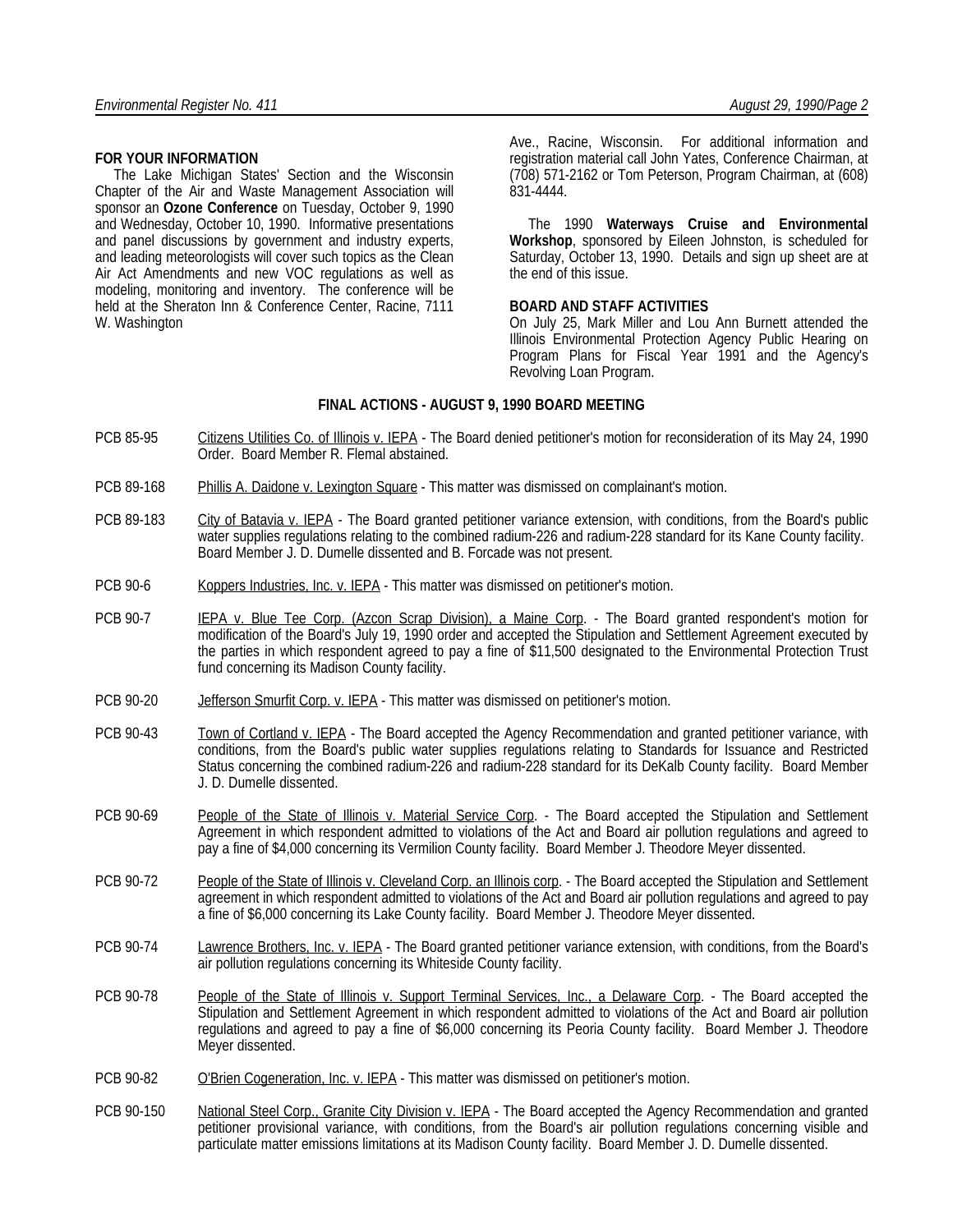- PCB 90-153 Village of Hanover v. IEPA The Board accepted the Agency Recommendation and granted petitioner provisional variance, with conditions, from the Board's water pollution regulations concerning biochemical oxygen demand and suspended solids effluent requirements at its Jo Daviess County facility.
- PCB 90-154 City of White Hall v. IEPA The Board accepted the Agency Recommendation and granted petitioner provisional variance, with conditions, from the Board's water pollution regulations concerning the biochemical oxygen demand and suspended solids effluent requirements at its Greene County facility.
- PCB 90-155 Electric Energy, Inc. v. IEPA The Board accepted the Agency Recommendation and granted petitioner provisional variance, with conditions, from the Board's water pollution regulations concerning suspended solids effluent requirements at its Massac County facility.
- PCB 90-156 North Chicago Refiners v. IEPA The Board concurred with the Agency Recommendation and granted petitioner provisional variance from the Board's waste disposal regulations relating to 90-day on-site limitations for hazardous wastes at its Lake County facility.
- PCB 90-157 Pre Finish Metals, Inc. v. IEPA The Board concurred with the Agency Recommendation and granted petitioner provisional variance from the Board's waste disposal regulations relating to 90-day on-site limitations for hazardous wastes at its Cook County facility.
- PCB 90-158 Eureka Co. v. IEPA The Board concurred with the Agency Recommendation and granted petitioner provisional variance from the Board's waste disposal regulations relating to 90-day on-site limitations for hazardous wastes at its McLean County facility.
- PCB 90-159 Amoco Petroleum Additives Co., v. Illinois Environmental Protection Agency The Board concurred with the Agency Recommendation and granted petitioner provisional variance from the Board's waste disposal regulations relating to 90-day on-site limitations for hazardous wastes at its Madison County facility.
- AC 89-18<br>Docket B
- St. Clair County v. J & R Landfill, Inc. an Illinois Corp. The Board ordered respondent to pay as compensation for hearing costs incurred by the Board, the amount of \$1,293.81 for deposit in the General Revenue Fund and closed the docket. Board Members J. D. Dumelle and J. Theodore Meyer dissented and Board Member J. Anderson concurred.
- AC 90-45 County of Jackson v. Everett Allen, d/b/a Allen Waste Management The Board found respondent violated Sections  $21(p)(6)$  and  $21(p)(11)$  of the Act and imposed a fine of \$1,000.
- AC 90-46 County of St. Clair v. Herb Endrijaitas, d/b/a Twin Service The Board found respondent violated Section 21(q)(1) of the Act and imposed a fine of \$500.
- AC 90-48 IEPA v. City of Monmouth The Board found respondent violated Sections 21(p)(5) and 21(p)(1) of the Act and imposed a fine of \$1,000.
- AC 90-50 IEPA v. John Sexton Contractors Co. The Board found respondent violated Section 21(p)(1) of the Act and imposed a fine of \$500.
- AC 90-51 County of Jackson v. Everett Allen, d/b/a Allen Waste Management The Board found respondent violated Section  $21(p)(11)$  of the Act and imposed a fine of \$500.
- AS 90-1 In The Matter Of: Petition of the City of Jacksonville For Adjusted Standard From 35 Ill. Adm. Code Section 306.305(b) - The Board accepted the Agency Recommendation and granted petitioner relief from the Board's water pollution regulations relating to the disinfection requirement for post-first flush flows concerning its Morgan County facility.

### **NEW CASES - AUGUST 9, 1990 BOARD MEETING**

- PCB 90-131 City of Aurora v. IEPA Petitioner seeks variance extension from the Board's public water supplies regulations relating to Standards for Issuance and Restricted Status concerning radium-226 and radium-228 for its Kane County facility. Held for Agency Recommendation.
- PCB 90-134 Village of Maple Park v. IEPA Petitioner seeks variance from the Board's public water supplies regulations relating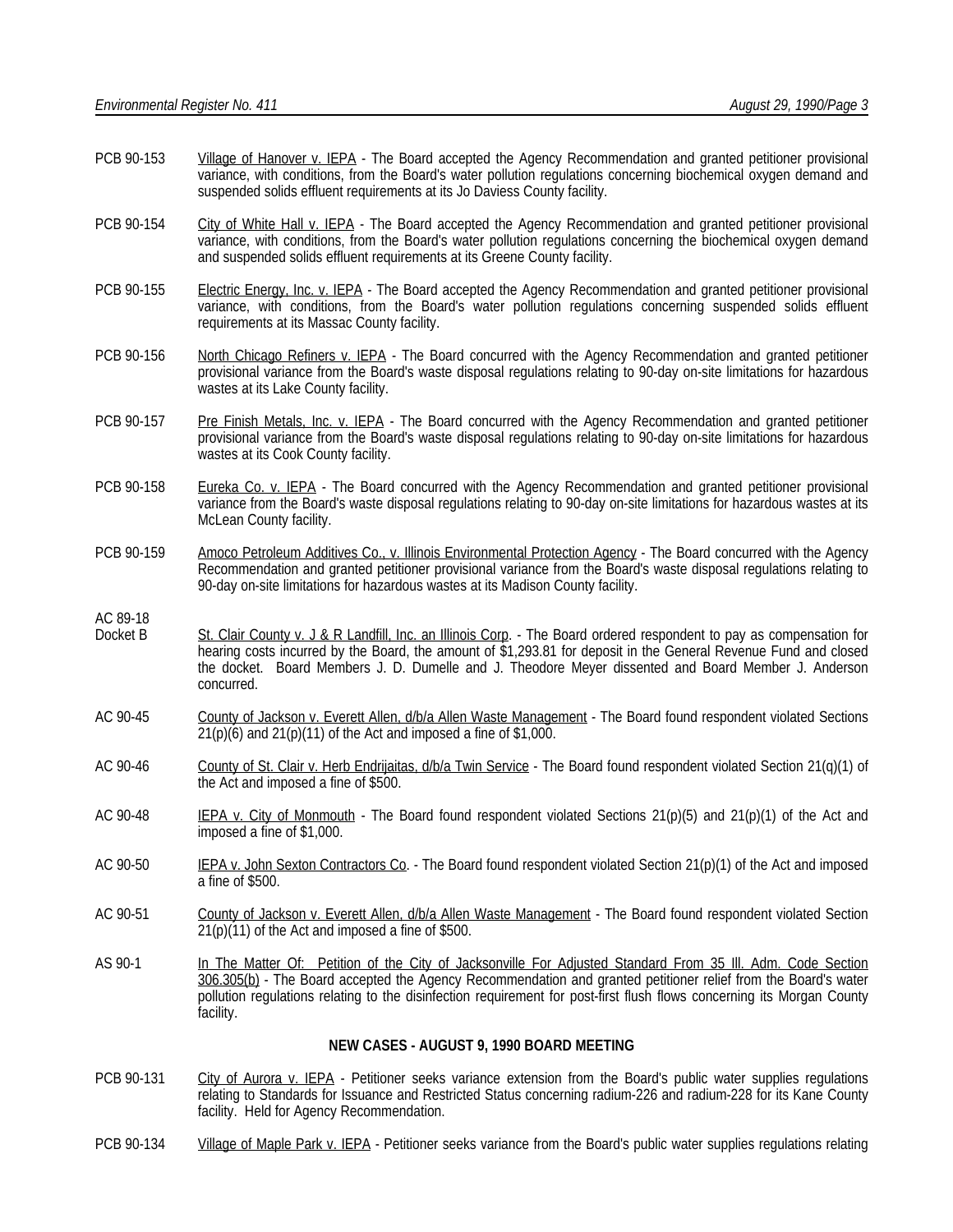to Standards for Issuance and Restricted Status concerning barium for its Kane County facility. Held for Agency Recommendation.

- PCB 90-135 The Grigoleit Co. v. IEPA Petitioner seeks review of denial of trade secret/confidentiality determination concerning its Macon County facility. Held until August 30, 1990.
- PCB 90-136 Walter J. Maquet et al. v. IEPA Petitioner seeks review of an Illinois Environmental Protection Agency Underground Storage Tank Fund reimbursement determination concerning its Tazewell County facility. Accepted for hearing.
- PCB 90-137 Richard Worthen et al. v. Village of Roxana and Laidlaw Systems, (Madison) Inc. Petitioner seeks review of site location suitability approval for a Madison County facility. Accepted for hearing.
- PCB 90-138 Envotech-Illinois, Inc. v. IEPA Petitioner seeks permit review for its Montgomery County facility. Accepted for hearing.
- PCB 90-139 People of the State of Illinois v. Illinois Valley Paving Co. Complainant alleges violations of the Act and Board air pollution regulations at respondent's Scott County facility. Hearing mandatory.
- PCB 90-140 People of the State of Illinois v. G & K Investments Inc. et al. Complainant alleges violations of the Clean Air Act at respondent's Logan County facility. Hearing mandatory.
- PCB 90-141 FIW, Inc. v. IEPA Petitioner seeks permit review for its Winnebago County facility. Accepted for hearing.
- PCB 90-142 Pulitzer Community Newspapers, Inc. v. IEPA Petitioner seeks review of an Illinois Environmental Protection Agency Underground Storage Tank Fund reimbursement determination for its Cook County facility. Accepted for hearing.
- PCB 90-143 Ohio Grain Co. v. IEPA Petitioner seeks permit review for its Bureau County facility. Accepted for hearing.
- PCB 90-144 ESG Watts, Inc. v. IEPA Petitioner seeks permit review for its Rock Island County facility. Accepted for hearing.
- PCB 90-145 Flamingo Lake et al. v. Galatin National Co. et al. Complainant alleges violations of the Board's noise pollution regulations at respondent's Fulton County facility. Held for duplicitous/frivolous determination.
- PCB 90-146 Village of Matteson, an Illinois Corp. v. World Music Theatre et al. Complainant alleges violations of the Board's noise pollution regulations at respondent's Cook/Will County facility. Held for duplicitous/frivolous determination.
- PCB 90-147 City of Monmouth v. IEPA Petitioner seeks permit review for its Warren County facility. Accepted for hearing.
- PCB 90-148 Carl Madoux et al. v. B & M Steel Service Center, Inc. Complainants allege violations of the Board's noise pollution regulations at respondent's Madison County facility. Held for duplicitous/frivolous determination.
- PCB 90-149 Carl Madoux et al. v. Straders Logging and Lumber Mill Complainants allege violations of the Board's noise and air pollution regulations at respondent's Madison County facility. Held for duplicitous/frivolous determination.
- PCB 90-150 National Steel, Granite City Division v. IEPA See Final Actions.
- PCB 90-151 People of the State of Illinois v. Thomas Steel Corp. Complainant alleges violations of the Act and Board air pollution regulations at respondent's Cook County facility. Hearing mandatory.
- PCB 90-152 People of the State of Illinois v. Panhandle Eastern Pipeline Co., a Delaware Corp. Complainant alleges violations of the Act and Board air pollution regulations at respondent's Douglas County facility. Hearing mandatory.
- PCB 90-153 Village of Hanover v. IEPA See Final Actions.
- PCB 90-154 Electric Energy, Inc. v. IEPA See Final Actions.
- PCB 90-155 Electric Energy, Inc. v. IEPA See Final Actions.
- PCB 90-156 North Chicago Refiners v. IEPA See Final Actions.
- PCB 90-157 Prefinish Metals, Inc. v. IEPA See Final Actions.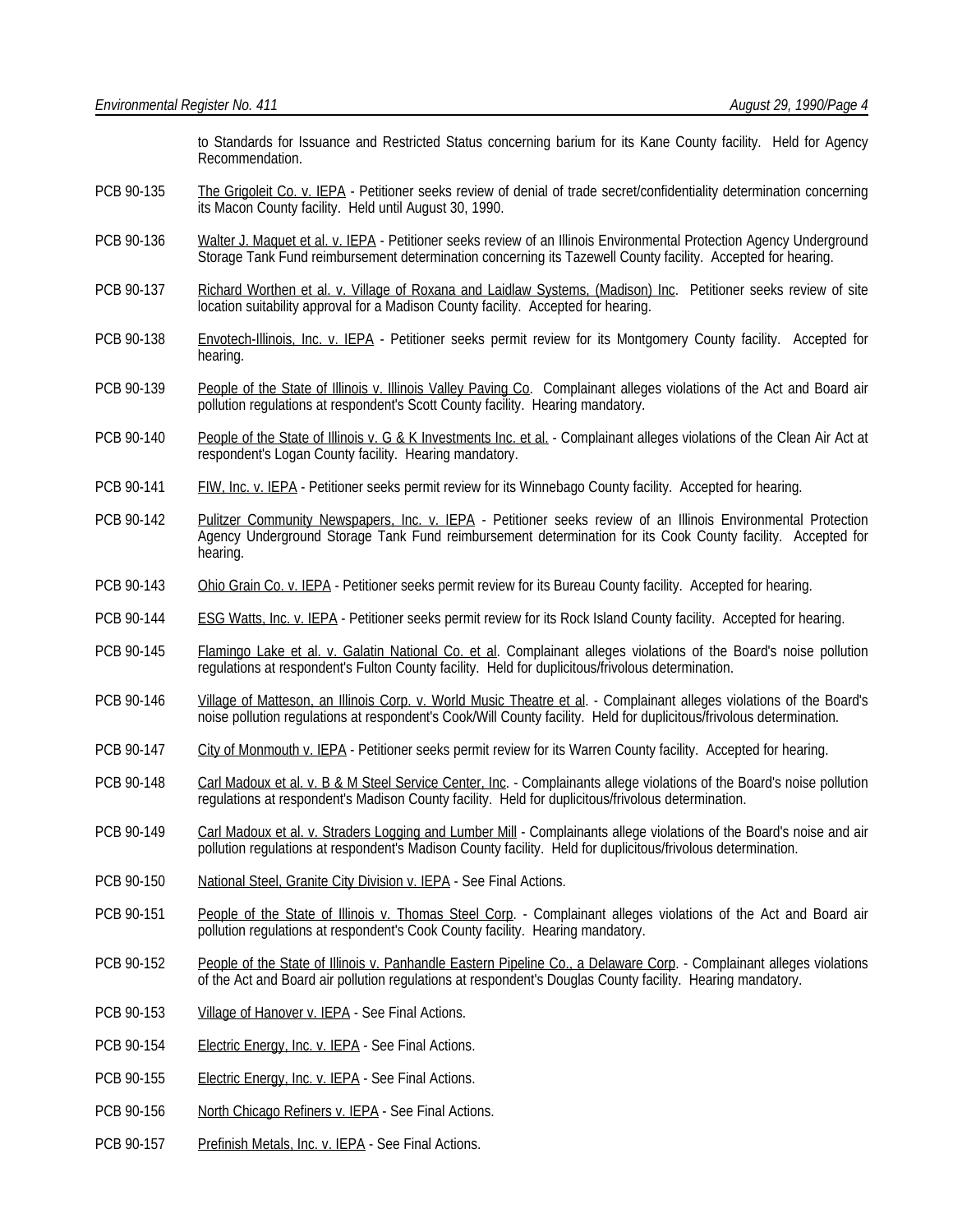- PCB 90-158 Eureka Co. v. IEPA See Final Actions.
- PCB 90-159 Amoco Petroleum Additives Co. v. IEPA See Final Actions.
- PCB 90-160 People of the State of Illinois v. John Boos & Co. an Illinois Corp. Complainant alleges violations of the Act and Board air pollution regulations at respondent's Effingham County facility. Hearing mandatory.

#### **CALENDAR \***

| August 22<br>10:00 a.m.     | A-E          | People of the State of Illinois v. Excello Color and Chemical Company - PCB 90-115, Law<br>Office of Delman & Hurwitz, Concourse Plaza One, 4709 W. Golf Rd., Suite 1010, Skokie.   |  |  |
|-----------------------------|--------------|-------------------------------------------------------------------------------------------------------------------------------------------------------------------------------------|--|--|
| August 23<br>$9:00$ a.m.    | R            | Amendments to Agriculture Related Pollution (35 III. Adm. Code 501) - R90-7, Morgan County<br>Extension Service Office, 104 N. Westgate Ave., Jacksonville.                         |  |  |
| August 23                   | A-E          | People of the State of Illinois v. Clybourn Metal Finishing Company - PCB 89-157, Law Office 9:30 a.m.<br>of Joshua Sachs, 134 N. LaSalle Št., Suite 2222, Chicago.                 |  |  |
| August 23                   | A-E          | People of the State of Illinois v. Gilbertson Clybourn, Inc. - PCB 89-158, Law Office of Joshua 9:30 a.m.<br>Sachs, 134 N. LaSalle St., Suite 2222, Chicago.                        |  |  |
| August 24<br>9:00 a.m.      | $\mathsf{R}$ | Amendments to Agriculture Related Pollution (35 III. Adm. Code 501) - R90-7, Knox<br>AgriCenter, Room 105, 180 S. Soangetaha St., Galesburg.                                        |  |  |
| August 27                   | A-E          | EPA v. Colwell General, Inc. - PCB 89-180, State of Illinois Center, 100 W. Randolph St., 10:00 a.m.<br>Suite 11-500, Chicago.                                                      |  |  |
| August 27<br>10:00 a.m.     | A-E          | <b>EPA v. Nesco Steel Barrel Company - PCB 90-37, Granite City Township Building, 2060</b><br>Delmar Avenue, Granite City.                                                          |  |  |
| August 28<br>10:00 a.m.     | $P-A$        | Jefferson Smurfit Corporation v. EPA - PCB 88-175, Council Chambers, Alton City Hall,<br>101 East Third Street, Alton.                                                              |  |  |
| August 28<br>10:00 a.m.     | A-E          | People of the State of Illinois v. Graham Paint & Varnish Company, Inc. - PCB 90-116, Law<br>Office of Delman & Hurwitz, Concourse Plaza One, 4709 W. Golf Rd., Suite 1010, Skokie. |  |  |
| August 30                   |              | Pollution Control Board Meeting, State of Illinois Center, 100 W. Randolph St., Conference Room<br>9-040, Chicago.                                                                  |  |  |
| August 30<br>10:00 a.m.     | $N-E$        | Joseph B. Stratton and Pamela J. Stratton v. Charles M. Rock and Little Caesar's Pizza -<br>PCB 90-108, City Council Chambers, City Hall, 400 Margaret St., Pekin.                  |  |  |
| August 31<br>10:00 a.m.     | $P-A$        | Olney Sanitary Systems and Andrew Ochs v. EPA - PCB 89-175, City Council Room, City<br>Hall, 300 S. Whittle, Olney.                                                                 |  |  |
| September 4<br>$10:00$ a.m. | $P-A$        | Rock-Ola Manufacturing Corporation v. EPA - PCB 90-24, State of Illinois Center, 100 W.<br>Randolph St., Suite 11-500, Chicago.                                                     |  |  |
| September 4<br>11:00 a.m.   | $A-C$        | EPA v. ESG Watts, Inc. - AC 90-26, County Building, 8th Street & Monroe, Room 301,<br>Springfield.                                                                                  |  |  |
| September 5<br>$10:00$ a.m. | A-E          | People of the State of Illinois v. Duraco, Inc. - PCB 90-61, State of Illinois Center,<br>100 W. Randolph St., Suite 11-500, Chicago.                                               |  |  |
| September 6<br>10:00 a.m.   | P-A          | Motorola, Inc. v. EPA - PCB 89-193, State of Illinois Center, 100 W. Randolph St., Suite 11<br>-500, Chicago.                                                                       |  |  |
| September 6<br>10:00 a.m.   | $\mathsf{R}$ | Toxic Air Contaminants List (35 III. Adm. Code Part 232) - R90-1, State of Illinois Center,<br>Conference Room 9-040, 100 W. Randolph St., Chicago.                                 |  |  |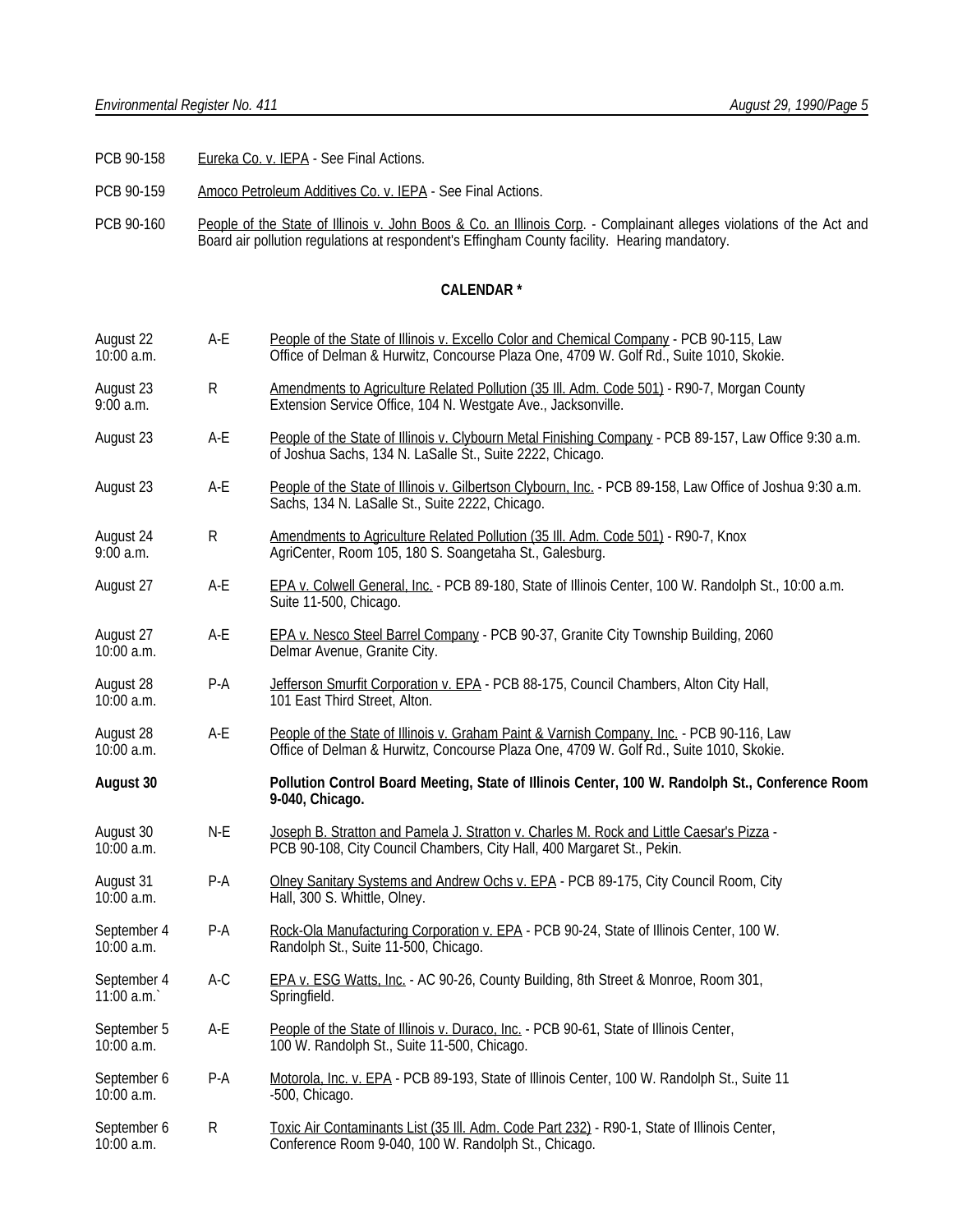| September 6<br>$9:30$ a.m.   | A-V   | Olin Chemicals (Joliet Plant) v. EPA - PCB 89-72, Will County Courthouse, 14 W. Jefferson<br>St., Joliet.                                                              |  |  |  |
|------------------------------|-------|------------------------------------------------------------------------------------------------------------------------------------------------------------------------|--|--|--|
| September 6<br>$9:30$ a.m.   | $N-E$ | Michael L. Christianson v. The American Milling Company - PCB 90-59, Tazewell County<br>Board Room, McKenzie Building, 11 South 4th St., Pekin.                        |  |  |  |
| September 7<br>$9:00$ a.m.   | $N-E$ | Daniel Lorden and Helen Lorden v. Sheridan South Condominium Associations, et al. -<br>PCB 89-19, State of Illinois Center, 100 W. Randolph, Suite 11-500, Chicago.    |  |  |  |
| September 7<br>9:00 a.m.     | R     | Toxic Air Contaminants List (35 III. Adm. Code Part 232) - R90-1, State of Illinois Center,<br>Conference Room 9-040, 100 W. Randolph St., Chicago.                    |  |  |  |
| September 7<br>$11:00$ a.m.  | P-A   | Laclede Steel Co. (Alton Facility) v. EPA - PCB 88-115, Edwardsville County Courthouse,<br>155 N. Main St., Edwardsville.                                              |  |  |  |
| September 11<br>10:00 a.m.   | L-E   | People of the State of Illinois v. Chicago Heights Refuse Depot, Inc. - PCB 90-112, State of<br>Illinois Center, 100 W. Randolph St., Suite 11-500, Chicago.           |  |  |  |
| September 11<br>$11:00$ a.m. | A-E   | People of the State of Illinois v. Litho-Graphic Metal Corporation - PCB 90-109, State of<br>Illinois Center, 100 W. Randolph St., Suite 11-500, Chicago.              |  |  |  |
| September 11<br>12:00 p.m.   | A-E   | People of the State of Illinois v. Homak Mfg. Co. - PCB 90-110, State of Illinois Center, 100<br>W. Randolph St., Suite 11-500, Chicago.                               |  |  |  |
| September 11<br>10:00 a.m.   | $P-A$ | Rockford Drop Forge Company v. EPA - PCB 90-46, Rockford City Hall, Northeast Room,<br>Second Floor, 435 E. State Street, Rockford.                                    |  |  |  |
| September 12<br>10:00 a.m.   | A-V   | Monsanto Company v. EPA - PCB 90-44, City Council Chambers, City Hall, 2897 Falling<br>Springs Rd., Sauget.                                                            |  |  |  |
| September 12<br>10:00 a.m.   | A-E   | People of the State of Illinois v. Allied Hasting Barrel and Drum Service, Inc. - PCB 90-60,<br>State of Illinois Center, 100 W. Randolph St., Suite 11-500, Chicago.  |  |  |  |
| September 12<br>2:00 p.m.    | A-V   | American Steel Container Company, Drum Shop v. EPA - PCB 87-91, State of Illinois Center,<br>100 W. Randolph St., Suite 11-500, Chicago.                               |  |  |  |
| September 13                 |       | Pollution Control Board Meeting, State of Illinois Center, 100 W. Randolph St., Conference Room<br>9-040, Chicago.                                                     |  |  |  |
| September 13<br>10:30 a.m.   | A-E   | People of the State of Illinois v. Miller Fluid Power Corporation - PCB 90-107, Wood Dale<br>Public Library, 520 N. Wood Dale Rd., Wood Dale.                          |  |  |  |
| September 14<br>10:00 a.m.   | A-E   | People of the State of Illinois v. Seegers Grain, Inc. - PCB 90-111, Freeport City Hall, Council<br>Chambers, 230 W. Stephenson, Freeport.                             |  |  |  |
| September 14<br>$9:30$ a.m.  | N-E   | Darrell Williams v. Shell Oil Company (Wood River Manufacturing Complex) - PCB 90-47,<br>Wood River City Hall, Council Chambers, 111 N. Wood River Avenue, Wood River. |  |  |  |
| September 14<br>10:30 a.m.   | A-C   | Madison County v. City of Alton - AC 90-41, Council Chambers, City Hall, 3rd & Alby Street,<br>Alton.                                                                  |  |  |  |
| September 14<br>$10:00$ a.m. | $A-C$ | EPA v. Robert Wheeler d/b/a Wheeler Trucking - AC 90-42, Fulton County Courthouse, 101<br>N. Main Street, Lewistown.                                                   |  |  |  |
| September 17<br>10:00 a.m.   | R     | Limits to Volatility of Gasoline - R88-30(B), Northeastern Illinois Planning Commission,<br>400 W. Madison St., Room 200, Chicago.                                     |  |  |  |
| September 18<br>10:00 a.m.   | A-E   | EPA v. Trilla Steel Drum Corporation - PCB 86-56, Law Office of Joshua Sachs, Suite 2222,<br>134 N. LaSalle St., Chicago.                                              |  |  |  |
| September 18                 | A-V   | Wrico Packaging v. EPA - PCB 89-124, State of Illinois Center, 100 W. Randolph St., Suite                                                                              |  |  |  |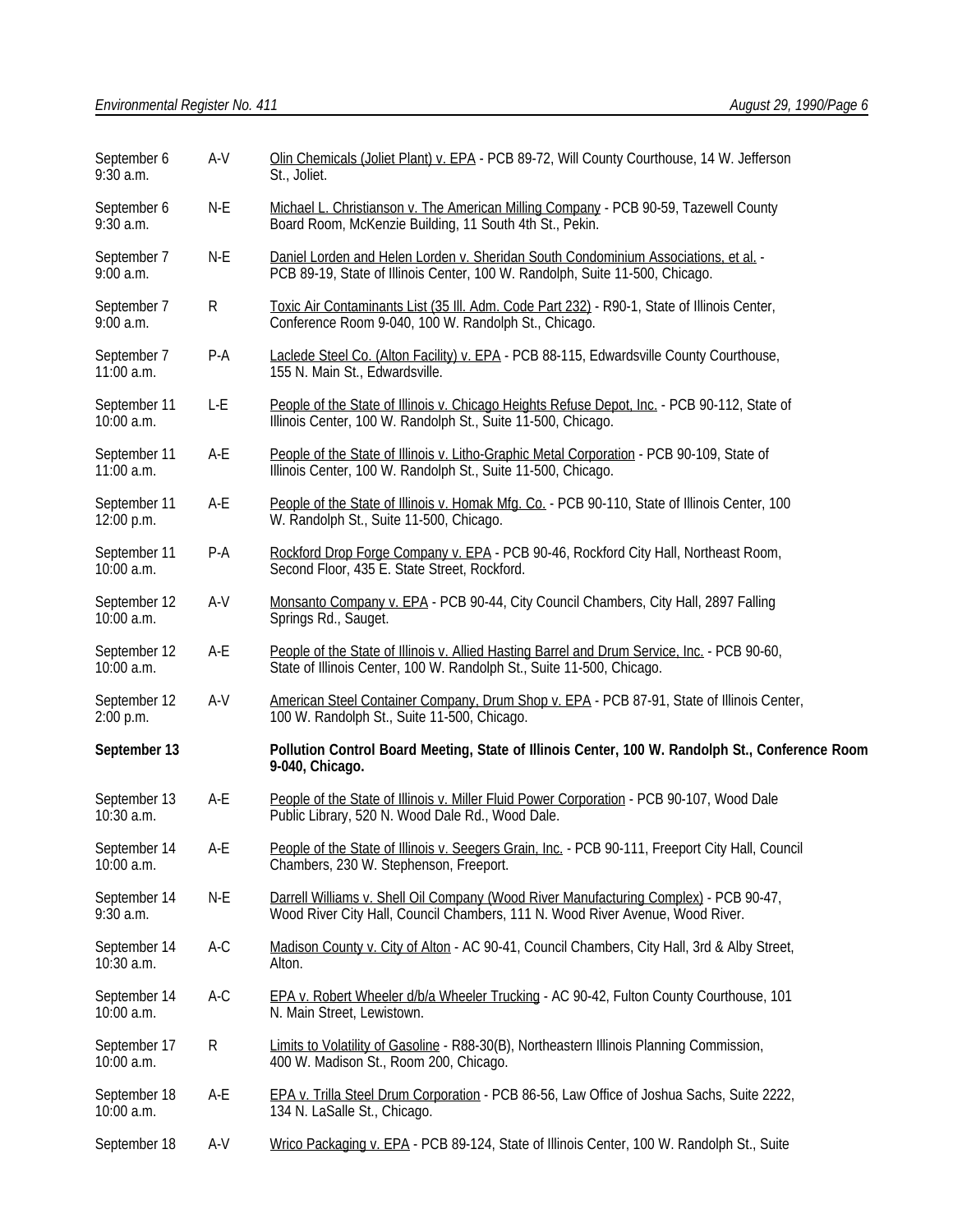| 10:00 a.m.                   |           | 11-500, Chicago.                                                                                                                                                                                                                                                                  |  |  |
|------------------------------|-----------|-----------------------------------------------------------------------------------------------------------------------------------------------------------------------------------------------------------------------------------------------------------------------------------|--|--|
| September 18<br>10:00 a.m.   | $N-V$     | Shell Oil Company (Wood River Facility) v. EPA - PCB 88-188, Alton City Hall, 101 E. Third<br>Street, Alton.                                                                                                                                                                      |  |  |
| September 19<br>10:00 a.m.   | A-E       | People of the State of Illinois v. Sure-Tan, Inc. - PCB 90-62, State of Illinois Center, 100 W.<br>Randolph St., Suite 11-500, Chicago.                                                                                                                                           |  |  |
| September 20<br>$9:30$ a.m.  | P-A       | Stepan Company v. EPA - PCB 90-42, Will County Courthouse, 14 W. Jefferson St., Joliet.                                                                                                                                                                                           |  |  |
| September 21<br>$11:00$ a.m. | $P-A$     | Pekin Energy Company v. EPA - PCB 89-171, Tazewell County Board Room, 3rd Floor, 11<br>South Fourth St., Mackenzie Building, Pekin.                                                                                                                                               |  |  |
| September 21<br>$9:30$ a.m.  | A-E       | People of the State of Illinois v. William J. Langheim, d/b/a Langheim Ready Mix, Patrick<br>Langheim, d/b/a Langheim Ready Mix and Concrete Midwest Company, Inc. - PCB 90-120, Sangamon<br>County Courthouse, Court Room B, Fourth Floor, 8th and Capitol Streets, Springfield. |  |  |
| September 21<br>10:00 a.m.   | ${\sf R}$ | Diesel Vehicle Exhaust Opacity Limits - R90-20, State of Illinois Center, 100 W. Randolph St.,<br>Suite 9-031, Chicago.                                                                                                                                                           |  |  |
| September 24<br>10:30 a.m.   | A-E       | People of the State of Illinois v. Roll Service, Inc. - PCB 89-154, State of Illinois Center,<br>100 W. Randolph St., Suite 11-500, Chicago.                                                                                                                                      |  |  |
| September 24<br>$11:00$ a.m. | A-E       | People of the State of Illinois v. Illinois Cement Company - PCB 90-73, Downtown Courthouse,<br>Second Floor Hearing Room, Madison and LaSalle, Ottawa.                                                                                                                           |  |  |
| September 25<br>$9:30$ a.m.  | A-E       | People of the State of Illinois v. Westvaco Corporation - PCB 90-127, State of Illinois Center,<br>100 W. Randolph St., Suite 11-500, Chicago.                                                                                                                                    |  |  |
| September 26<br>10:00 a.m.   | $P-A$     | LTV Steel Company v. EPA - PCB 90-51, Law Office of Joshua Sachs, 134 N. LaSalle Street,<br>Suite 2222, Chicago.                                                                                                                                                                  |  |  |
| September 26<br>$1:00$ p.m.  | $P-A$     | Ideal Rollder Company v. EPA - PCB 88-108, Suite 1710, 100 N. LaSalle St., Chicago.                                                                                                                                                                                               |  |  |
| September 27                 |           | Pollution Control Board Meeting, State of Illinois Center, 100 W. Randolph St., Conference Room<br>9-040, Chicago.                                                                                                                                                                |  |  |
| September 28<br>10:00 a.m.   | A-E       | People of the State of Illinois v. Rock Valley Oil & Chemical Company - PCB 90-124, City<br>Council Chambers, 2nd Floor, Rockford City Hall, 425 E. State St., Rockford.                                                                                                          |  |  |
| September 28<br>$10:00$ a.m. | R         | Diesel Vehicle Exhaust Opacity Limits - R90-20, State of Illinois Center, 100 W. Randolph St.,<br>Room 9-040, Chicago.                                                                                                                                                            |  |  |
| October 4<br>10:00 a.m.      | P-A       | FIW, Inc. v. EPA - PCB 90-141, Rockford Public Library, Room A, Lower Level, 215 N.<br>Wyman, Rockford.                                                                                                                                                                           |  |  |
| October 5<br>10:00 a.m.      | A-E       | People of the State of Illinois v. Illinois Valley Paving Company - PCB 90-139, Jury Room,<br>Scott County Courthouse, 27 E. Market St., Winchester.                                                                                                                              |  |  |
| October 11                   |           | Pollution Control Board Meeting, State of Illinois Center, 100 W. Randolph St., Conference Room<br>9-040, Chicago.                                                                                                                                                                |  |  |
| October 11<br>$9:00$ a.m.    | A-E       | People of the State of Illinois v. G & K Investments, Inc., Gary Cross and Levin Leesman,<br>Individually and as officers, thereof. - PCB 90-140, Logan County Courthouse, 601 Broadway, Lincoln.                                                                                 |  |  |
| October 25                   |           | Pollution Control Board Meeting, State of Illinois Center, 100 W. Randolph St., Conference Room<br>9-040, Chicago.                                                                                                                                                                |  |  |
| November 8                   |           | Pollution Control Board Meeting, State of Illinois Center, 100 W. Randolph St., Conference Room<br>9-040, Chicago.                                                                                                                                                                |  |  |